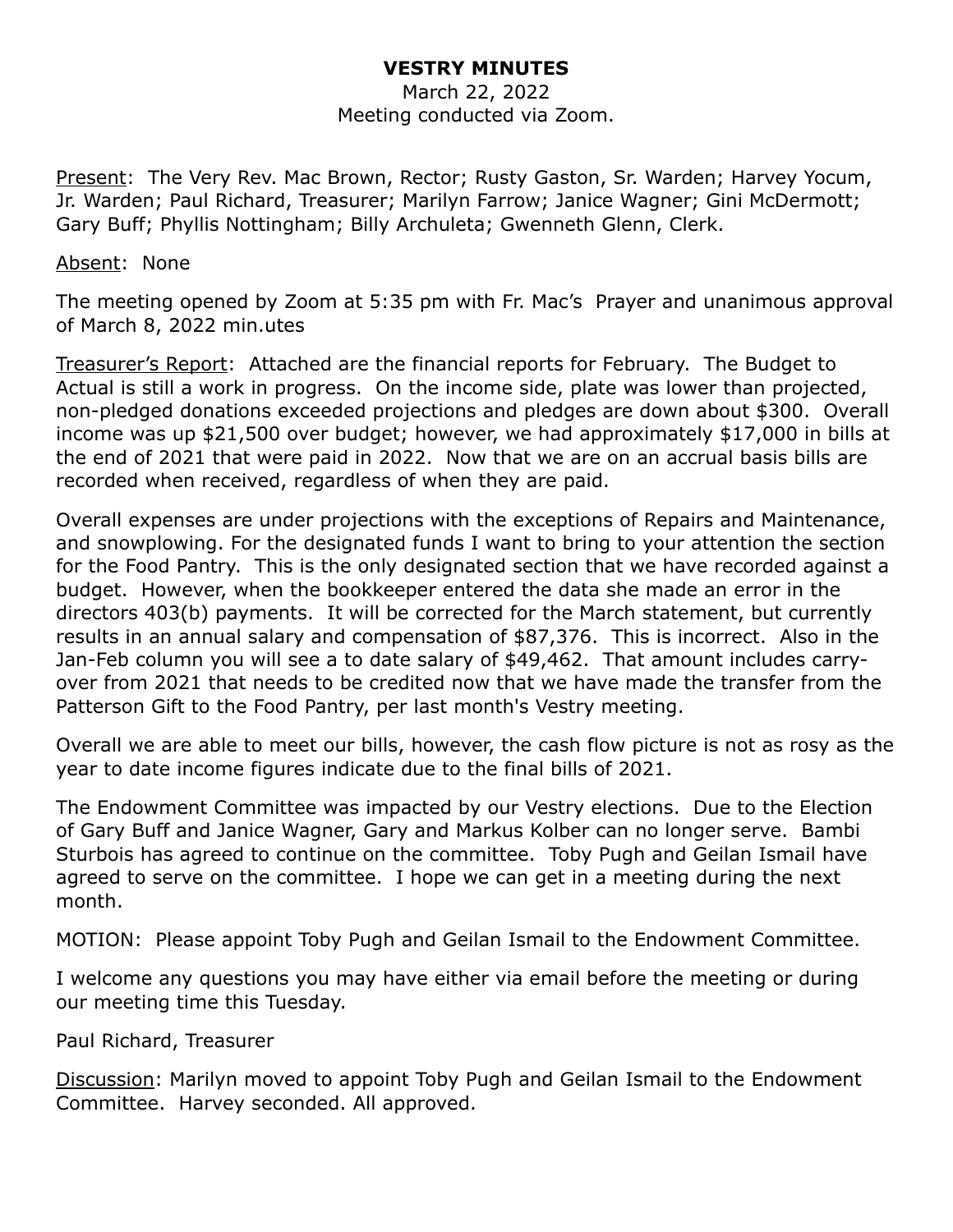Paul added that Servant Keeper, the computer program that assists in our bookkeeping, now provides a free online directory. It would allow people to look up their own contribution histories (in addition to the quarterly report sent out by the bookkeeper). Paul will look into its possible security issues.

See 2 attachments: Balance Sheet Feb 2022 and Budget to Actual Feb Corrected 2022.

# Jr. Warden's Report: **03/22/2022**

Halo has provided info on changes to the phone/fire protection system. This expenditure was approved and Halo has ordered the product for installation. This upgrade should be completed by the middle of April. Gwen has provided the existing phone numbers which will be ported to the new system. As you all are aware, making this upgrade will allow us to save approximately \$300 monthly in ongoing expense.

Halo has also provided the estimate for the electrification of our main entrance to install keyless entry. This expenditure was approved and Halo has ordered the equipment for the changeover. This upgrade will coincide with the phone system upgrade. The system will allow us to keep the hand crafted doors. We are still trying to find a source for replacing the doors in the Parish Hall so this keyless entry can also be upgraded. We will not address this system until Food Pantry has vacated the current location.

Erick Brunner has contacted Halo directly regarding a microphone for the choir loft and a speaker installation in the choir loft. A copy of the proposal is attached and will need Vestry approval at our next meeting. Halo has suggested that we invest in a rechargeable battery system for our Lectern mics and lapel mics. This is a minimal expense but will save us money on battery replacement. Battery operated mics were chosen over hardwired mics to allow flexibility in their use.

Our locksmith will be completing the final lock set and re-key this week. We had a delay when Ralph's service vehicle broke down. We had to replace several additional lock sets beyond the original estimate. This has led to additional expense. I am awaiting the final bill. We made an initial payment of \$1,000 to Ralph early in the program.

Phoenix Mechanical was called to do repairs on the sewer lines in the Rectory, a backed up drain in the Casita, and a repair of the faucet on the small sink in the kitchen. The occasional sewer gas smell in the Nave and Sanctuary is due to dry drains. I have requested through Gwen that Michael pour water and a cleaning solution through all drains weekly to see if this will reduce the occurrence of the smell.

We still need to clear out items in the Santiago Room to open more space for Bible Study. The furniture in the Santiago Room will need shampooing and a thorough cleaning soon.

Another capital project that we need to discuss is the refinish of the wood floors in the Sanctuary. The high traffic areas are getting very worn.

Additional snow removal expense was incurred because of timing of snow storms and the need to have the parking lot cleared for Food Pantry distribution.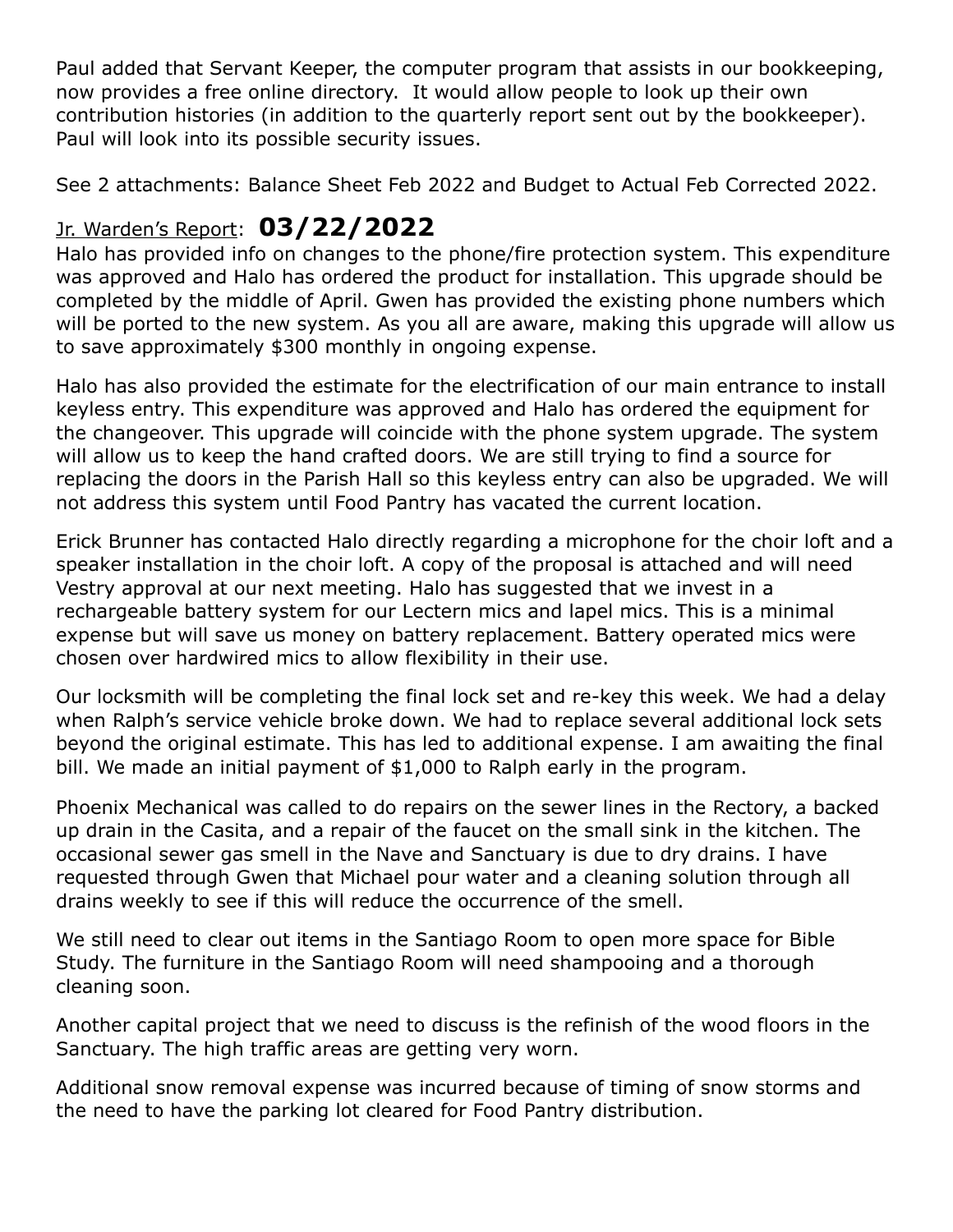Please contact me with any questions. Respectfully submitted by Harvey Yocum Jr. Warden 3/22/2022 Discussion: Fr. Mac specifically thanked Harvey for his outstanding work as Jr. Warden.

Harvey said we are still expecting more work to be done on locks. All have been repaired/replaced except the door between north and south, at bottom of choir stairs. A final bill will come this week.

Halo will very soon complete narthex door installation with card entry.

Rusty asked that our defunct, individual sound-amplifying headsets be replaced. Harvey will send model # and photo to Fr. Mac who will order them. Fr. Mac will pay about \$100 each for them from his discretionary fund.

Billy suggested that the speakers in the sanctuary be raised for better projection of sound. Harvey will discuss with Halo. Fr. Mac urged that Harvey invite Sasaan from Halo to come back on a Sunday morning to check the sound with Erick before we authorize any further expenditure.

Outreach Report: Marilyn said that Food Pantry is now serving about 250 families per week, fewer on snow days. She added that someone is taking pallets. We need to return the blue pallets or pay for them and would like to know who the person is.

A committee has begun to meet to discuss the Community Garden, realizing that we can't begin to build it until new food pantry building is nearer completion. No expenditure will be made until authorized by the vestry.

Plans for the new food pantry building are finalized. Jack Nottingham, architect, is waiting for a directive from the town to contact our neighbors about its construction, The Town of Taos adds that we need a traffic study before we begin construction.

Pastoral Care Report: Gini said that the committee is gathering physical addresses of our members in an effort to create geographical "care" groups.

Altar Guild Report: Gini said that the Altar Guild wants to have a meeting to be sure that everyone knows her exact duties. Gwen has ordered sanctuary candle oil. Cynthia Anne has asked to step down as verger during the pandemic but she will be informed about altar guild steps, so Cynthia Anne will be informed when she does come back.

Senior Warden's Report: Rusty reported that Marilyn Farrow, Anna Mae and Jude had a meeting about the kitchen. They proposed to get everyone who uses the kitchen together to discuss how to keep the kitchen clean and nice. They compiled a list of items such as restaurant-quality pots and pans, which the kitchen needs and for which Marilyn will supply money from Empty Bowls adding that everyone who cooks in our kitchen should take a food-handling course.

We have paid, professional kitchen cleaners who come in and clean after food pantry, Rebecca Young is paid to clean up after coffee hours. The Kitchen needs a budget to replace supplies as needed.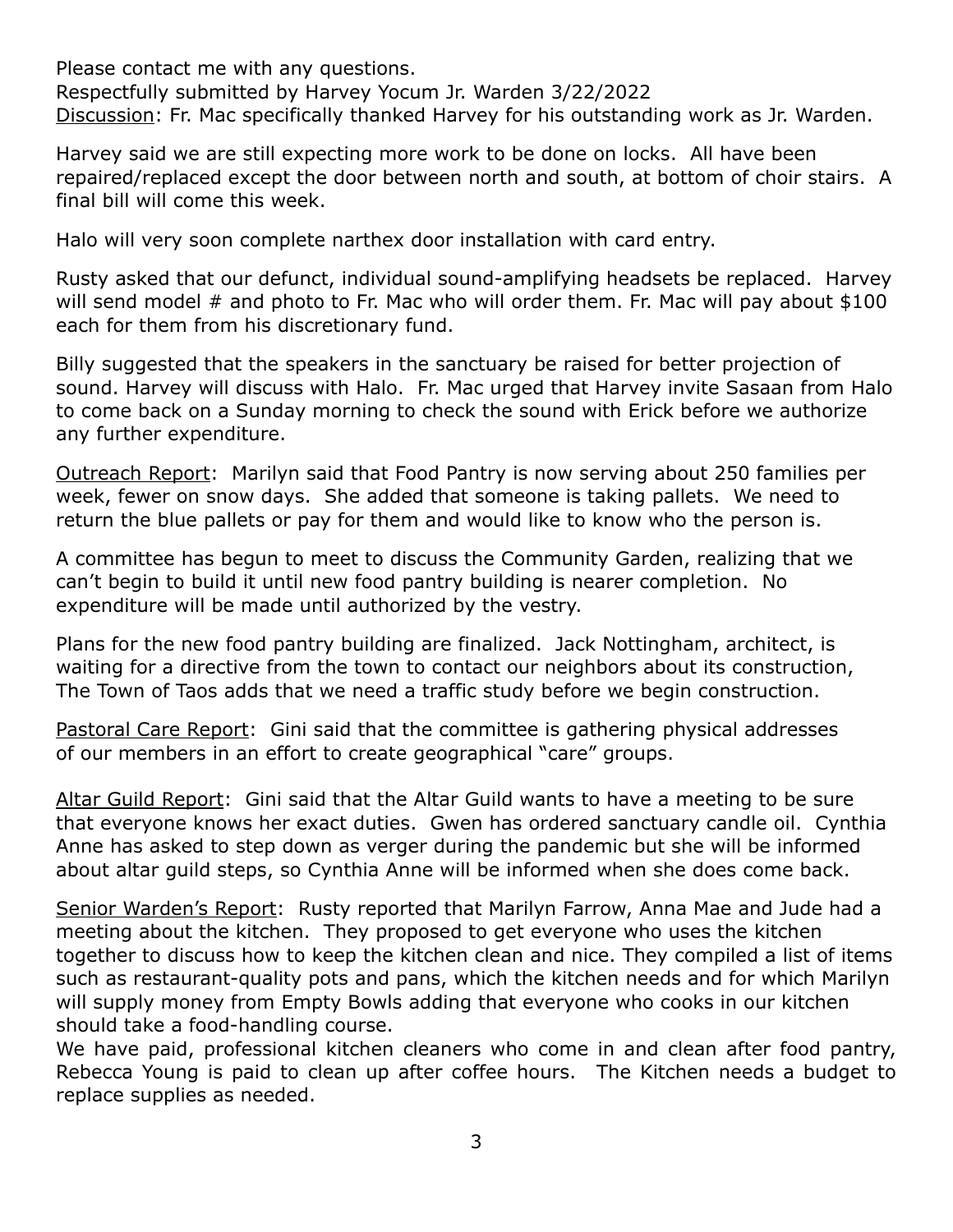Stacy has refreshed the bulletin board in the parish hall.

Mike Compton, general contractor for the restoration of the Common Grounds building, requests assurance that the church is behind its financial responsibilities to paying him in full. Fr. Mac added that we might equally request Mike's assurance that he will complete his work within budget and on time.

Phyllis Nottingham will represent the Vestry on the Worship Committee.

Rector's Report: Friends, This has not been the month I had planned. As I write this, and as we will meet, my youngest child and I will still be in isolation. It will have been 16 days. This was not the vacation we had hoped for and planned. Thankfully, the symptoms where never very severe, and yet I still have lingering shortness of breath and fatigue. We avoided this scenario for almost exactly two years, and I give thanks that in that time, my family was vaccinated, the severity of the symptoms diminished, and there were pharmaceuticals available for treatment. Aloyse and I both were prescribed those medicines when our doctor checked on us after 3 days of symptoms. I am not sure they helped but made me fall asleep within a hour of taking them. Please let me give my thanks to Dr. Geilan Ismail for her continued guidance, to Rusty for stepping up as Senior Warden, to Deacon Jill for being able to so capably handle the helm on a Sunday, and for all of you for your prayers and leadership.

Since our last meeting we have had some exciting times. Lent began and I had a moving Ash Wednesday. We had two services in the Nave of St James and they were full of the Holy Spirit as it always is. And I experimented with Ashes to Go on the Taos Plaza. Ashes to Go is an abbreviated invitation to the observance of Lent and the administration of the ashes to any who wish. Four St James families stopped by, including one on a get the kid to sleep nap, who happened to drive through the plaza and saw me. Others planned on attending after hearing about it at church or on Facebook. Another 30 or so people, tourists, locals, shoppers, shop keepers, politicians, all came to Ashes to Go. We will expand next year.

I attended the diocesan clergy Lenten Retreat March 4th and 5th. The original plan was to hold it in person in Las Cruces, but we pivoted to be online. I got away to the village of Pecos and was holed up there for a night to be away on retreat. When the plan moved to digital, it moved to a singular day as well, so on the 5th, I visited the Pecos National Historic Park. I learned about the pueblo, the mission, and our area. I also was able to snag a permit to fish the Rio Pecos, but did not snag any fish.

This Lent we are trying parochial formation offerings. Each Wednesday night, we have opened the nave for quite prayers, contemplation, and mediation. This is a time to reenter our space and to offer its holiness to those in need. Unfortunately, because of the covid isolation required, I have yet to be present on a Wednesday night. Our other offering is our Practicing How to Pray group on Sunday Mornings between the services. This is again a response to parishioners requesting more opportunities to learn and practice how to pray. I am very interested in hearing how the past two weeks have gone and where people find themselves.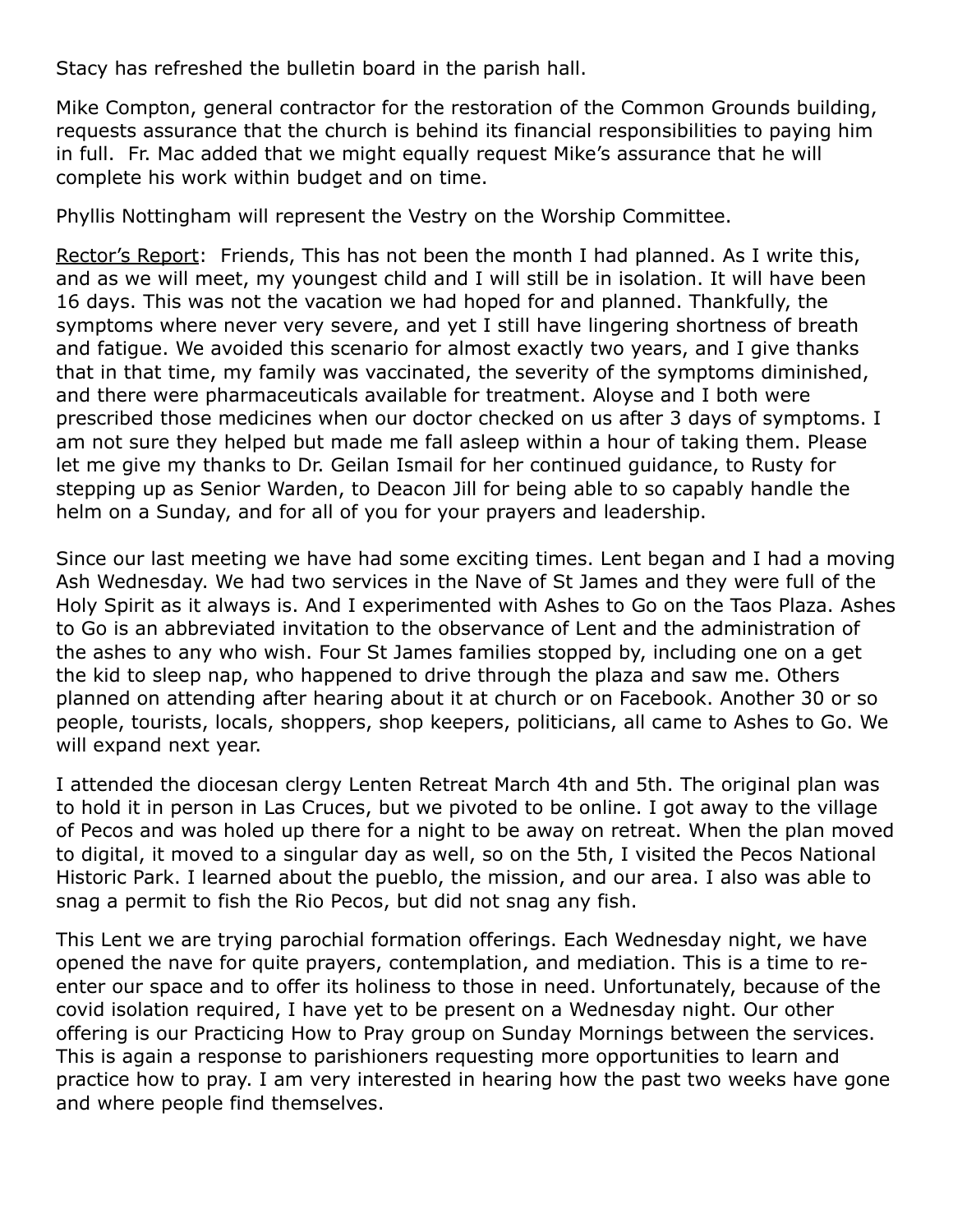Looking ahead there are a couple big items. Our bishop is making a visit to Taos on Mar 31- Apr 2. This will not be a normal visit as it does not include a Sunday, nor confirmations. Rather, +Michael is coming to see Taos and the parish beyond Sunday. He will also officially install me as your Rector. That service will be Friday April 1 at 5:30. I do not believe there is a better day in the calendar to do it. I still do not know what his expectations for us will be in regards to any meeting. If there is a meeting, we will include it with our retreat on the 2nd. And that is the other big news, our Vestry Retreat is scheduled for April 2nd 9:30-12:30 at St James in the Santiago Room. We will meet there to utilize the digital hybrid system so that all can be present regardless of physicality.

I have yet to hear from the diocese on our plans for mask-optional procedure, this report will be amended if that changes prior to our meeting.

Also before our next meeting, we will walk through Holy Week to the cross and through the dark day of Holy Saturday to stand tired and bewildered in front of the empty Easter tomb. I hope you all have a blessed Lent and Holy Week in preparation for Easter. We do Easter every year, but this year feels different. I wonder if you feel it too.

Faithfully submitted, In the Light of Christ, Mac+

PS. We have rescheduled our family trip to the Apr 25-29. And I will be away on Easter Monday 4/18, it is traditional to take that day off, but I will be traveling to the Air Force Academy for the interment of Bill Gaunt, Col USAF ret. He is an old family friend, alumnus of the first class of the USAF Academy, R-F4 pilot and Vietnam Veteran, and POW in Hanoi for 19 months. As I could not travel to TN for his funeral, I am going to CO Springs to be there for his family and my own.

the Very Rev. Mac Brown [rector@stjamestaos.org](mailto:rector@stjamestaos.org)

Discussion: Fr. Mac urged the vestry to be thinking about articulating our vision of what we want to do in the future and the steps we need to follow to achieve that vision in preparation for our retreat on April 2, 9:30-12:30.

Bishop Hunn will be in Taos to visit our food pantry on Thursday, March 30, 2022. On Friday, April 1 he will preside at Fr. Mac's installation. On Saturday, April 2, we hope he will meet with Common Grounds, then he goes to Chama to visit that congregation. He prefers not to eat meals with other people during Covid.

Fr. Mac will send email to Altar Guild explaining how to prepare for the Installation service.

## **Mike Flood and Colin Nicholls are our diocesan and deanery representatives.**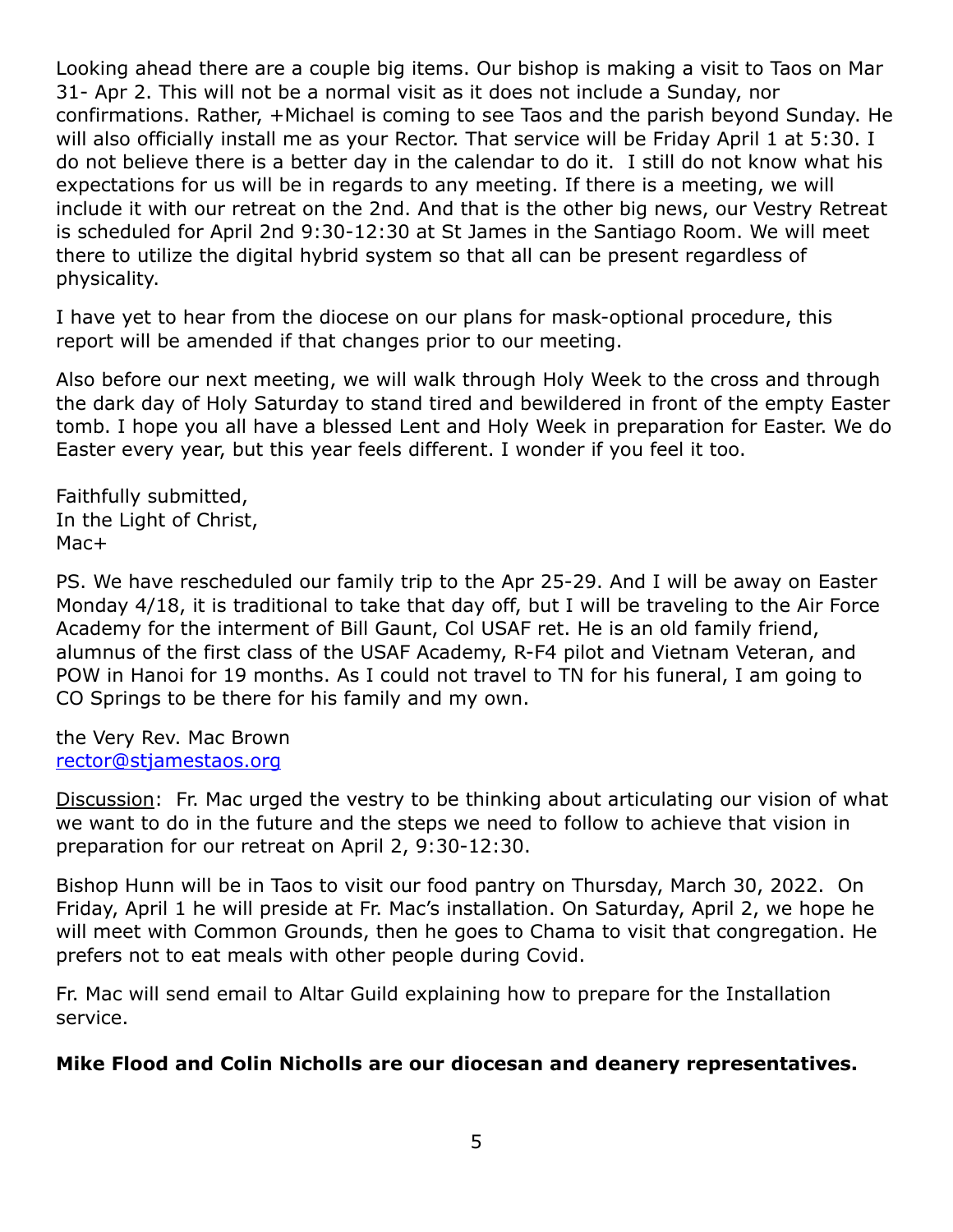Old Business:

Gary Buff suggested that rather than asking the congregation what they'd like to do on such a committee, that we formulate a list of possible options and ask who would be interested in supporting which ones. He suggested financial literacy as one possible option.

# **Education Ministry Report Marach, 2022 Stacy Quinn**

- **†** First, kudos to a few people Re the Vestry BB: I don't know how David found out about the cooler blocking the bb, but that sweet, gentle soul moved the cooler. Thank you, David! Also, I asked Rusty for pictures of each vestry member, and she sent them to me in various sizes, and then *she* went back and made them all the same size. Thank you, Rusty! We didn't have pictures of Fr. Mac and Gwen, so I took those, and I apologize that they're not the same size as the rest. I tried, but the ones you see are as close as I could get.
- **†** Vestry Bulletin board: The concept of the bb is "Information and Inspiration." *Information*: 1) Who's who and what are their responsibilities. (After your vestry retreat, I can fill in the liaison positions for those without.) 2) Space and headings for: Electronic Newsletter, Vestry Minutes, Annual Report, Finances. We could easily change the Electronic Newsletter into something else. Right now there's something about Covid, which I'm going to move to what was originally a space for Gwen for flowers, but she has set up flower sign-up in the Narthex. If she wants to reclaim that space in the PH, I can move the Covid notices to the St. James Communication bb. 3) Emergency Contacts: That had Mother Pam and Bill Humbert listed, so that sheet is now updated with Fr. Mac and Sr. Warden's contact #s. If you want anything changed on that sheet, I can. 4) On the left there is information on the theology of worship, understanding, and reconciliation. 5) On the right is information of becoming a member of St. James.

*Inspiration:* Questions and statements that show who we are or what we think about and that inspire engagement. They are the fly on the fishing line. That being said, they require all of you to know the answers in order to direct people in the right direction. Inspiration questions are attached.

- **†** Once the vestry has decided on who's in charge of Communication, that person can take care of the Vestry bb. It will just mean taking off last month's vestry and treasurer's reports and securing the new ones and changing out some of the questions/statements to keep it fresh.
- **†** You've now inspired me to work on the Outreach bb. Marilyn has always used the right-hand side for Empty Bowls and food pantry pictures. It's always inspiring to see, so I'd like to keep that side for EB/FP. In the middle and right, we could also feature other outreach by St. James. i.e. Medical Debt Relief, DoK multiple outreach projects, any and all outreach that St. James does to show our breadth.
- **†** Birthday-cake Sunday was reinstated. We are serving cupcakes, and Sydney is serving them, since contamination occurs with multiple people touching the same